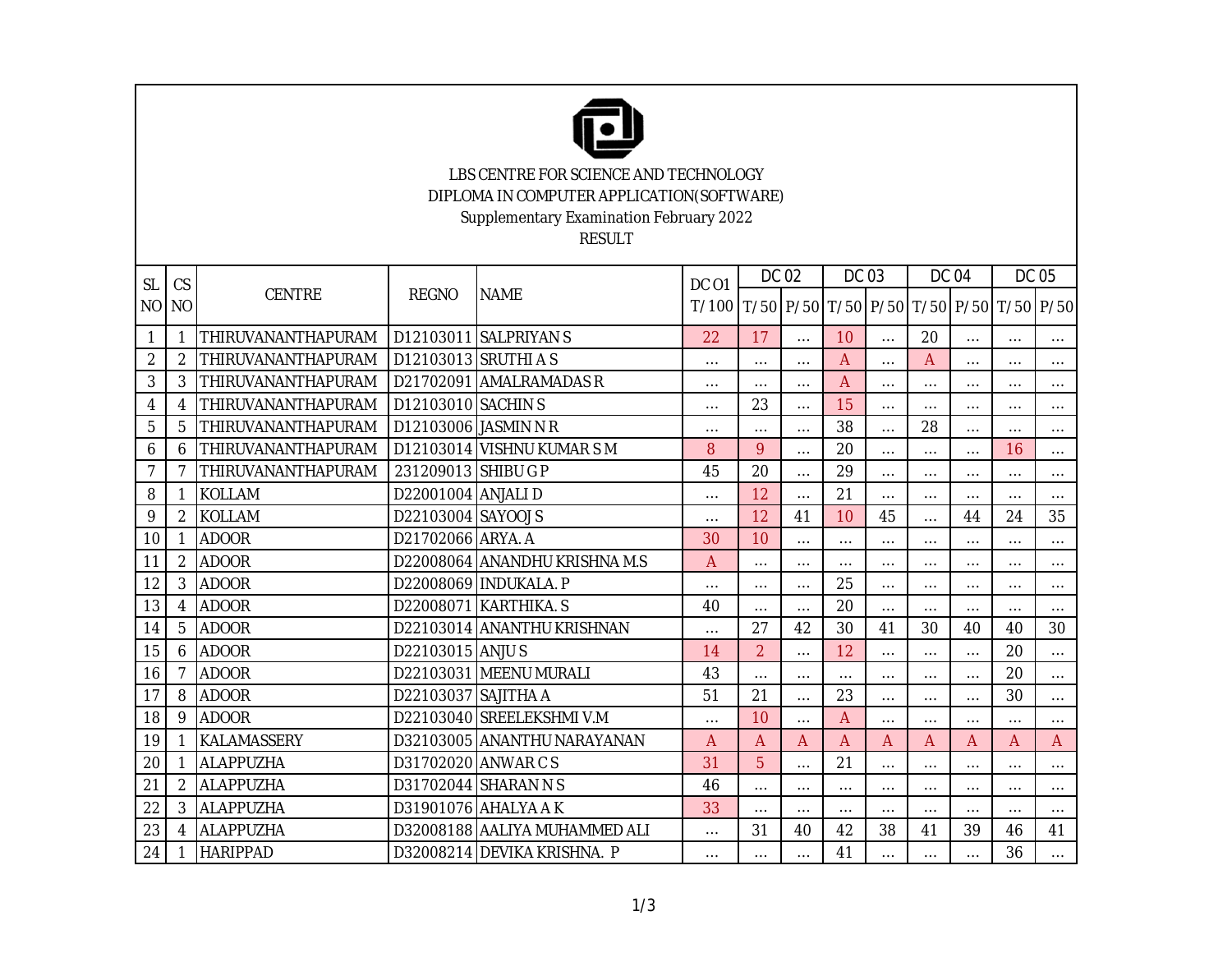| <b>SL</b> | CS             | CENTRE          | <b>REGNO</b>         | <b>NAME</b>               | <b>DC 01</b><br>T/100 | DC 02          |          | DC 03                                   |          | <b>DC 04</b> |          | DC 05    |          |
|-----------|----------------|-----------------|----------------------|---------------------------|-----------------------|----------------|----------|-----------------------------------------|----------|--------------|----------|----------|----------|
|           | NO NO          |                 |                      |                           |                       |                |          | T/50 P/50 T/50 P/50 T/50 P/50 T/50 P/50 |          |              |          |          |          |
| 25        | 2              | <b>HARIPPAD</b> |                      | D32103031 AMRITHA. C      | $\cdots$              | $\cdots$       | $\cdots$ | 42                                      | $\cdots$ | 30           | $\cdots$ | $\cdots$ | $\cdots$ |
| 26        | 3              | <b>HARIPPAD</b> | D32103035 BICHU. U   |                           | $\ldots$              | $\cdots$       | $\cdots$ | 40                                      | $\cdots$ | 27           | $\cdots$ | $\cdots$ | $\cdots$ |
| 27        |                | <b>THRISSUR</b> | D42103001 ASWIN M.S  |                           | 28                    | $\cdots$       | $\cdots$ | 20                                      | $\cdots$ | $\cdots$     | $\ldots$ | $\ldots$ | $\ldots$ |
| 29        | 3              | <b>ALATHUR</b>  |                      | D42103010 AMRITHA C       | 42                    |                | $\cdots$ | 21                                      | $\cdots$ | $\cdots$     |          | $\cdots$ | $\cdots$ |
| 30        | 4              | <b>ALATHUR</b>  |                      | D42103011 AMRITHA K       | 43                    | $\cdots$       | $\cdots$ | 20                                      | $\cdots$ | $\cdots$     | $\cdots$ | $\cdots$ | $\cdots$ |
| 31        | 5              | <b>ALATHUR</b>  |                      | D42103012 AMRITHA M       | 33                    | $\cdots$       | $\cdots$ | A                                       | $\cdots$ | $\cdots$     | $\cdots$ | $\cdots$ | $\cdots$ |
| 32        | 6              | <b>ALATHUR</b>  | D42103013 ASWINI B   |                           | 46                    |                | $\cdots$ | 22                                      | $\cdots$ | $\cdots$     | .        | $\cdots$ | $\cdots$ |
| 33        | 7              | <b>ALATHUR</b>  | D42008331 JISHA K    |                           | 56                    | $\cdots$       | $\cdots$ | 27                                      | $\cdots$ | $\ldots$     | $\cdots$ | $\cdots$ | $\cdots$ |
| 34        | 8              | <b>ALATHUR</b>  | D42103019 JOTHIKA C  |                           | 40                    | $\cdots$       | $\cdots$ | 22                                      | $\cdots$ | $\cdots$     | $\cdots$ | $\cdots$ | $\cdots$ |
| 35        | 9              | <b>ALATHUR</b>  |                      | D42103023 ROHININI KK     | 64                    | 36             | $\cdots$ | 32                                      | $\dots$  | 39           | $\cdots$ | 40       | $\cdots$ |
| 36        |                | 10 ALATHUR      | D42103024 SAJNA P    |                           | $\overline{A}$        |                | $\cdots$ | A                                       | $\cdots$ | $\cdots$     | $\cdots$ | $\cdots$ | $\ldots$ |
| 37        |                | 11 ALATHUR      | D42103026 SANJANA C  |                           | 40                    | 22             | $\cdots$ | A                                       | $\cdots$ | .            | .        |          | $\cdots$ |
| 38        |                | 12 ALATHUR      |                      | D42103027 SHAHANA S       | 32                    | $\ldots$       | $\ldots$ | $\ldots$                                | $\cdots$ | $\ldots$     | $\cdots$ | $\cdots$ | $\ldots$ |
| 39        |                | 13 ALATHUR      | D42103029 SREEJA V   |                           | 27                    |                | $\cdots$ | A                                       | $\cdots$ | $\cdots$     | $\cdots$ | $\cdots$ | $\cdots$ |
| 40        | 14             | <b>ALATHUR</b>  |                      | D42103030 SREEJAKUTTY R   | 29                    | $\cdots$       | $\cdots$ | 21                                      | $\cdots$ | $\cdots$     | $\cdots$ | $\cdots$ | $\cdots$ |
| 41        |                | 15 ALATHUR      | D42103031 SRUTHI S   |                           | A                     | $\cdots$       | $\cdots$ | A                                       | $\cdots$ | $\cdots$     | $\cdots$ | $\cdots$ | $\cdots$ |
| 42        |                | 16 ALATHUR      |                      | D42103033 SUCHITHRA R     | 40                    | $\cdots$       | $\cdots$ | 20                                      | $\cdots$ | $\cdots$     | $\cdots$ | $\cdots$ | $\cdots$ |
| 43        |                | 17 ALATHUR      |                      | D42103034 SURYAPRIYA S    | 30                    | $\cdots$       | $\cdots$ | 20                                      | $\cdots$ | 32           | $\cdots$ | $\cdots$ | $\cdots$ |
| 44        |                | CHALAKKUDY      |                      | D42001120 AKHITHA M A     | 19                    | $\overline{4}$ | $\cdots$ | 5                                       | $\cdots$ | 13           | $\cdots$ | $\cdots$ | $\cdots$ |
| 45        | 2              | CHALAKKUDY      |                      | D42103041 AMARJITH SIVAN  | 40                    | $\cdots$       | $\cdots$ | $\cdots$                                | $\cdots$ | $\cdots$     | $\cdots$ | $\cdots$ | $\ldots$ |
| 46        | 3              | CHALAKKUDY      |                      | D42103047 MANYA P M       | 42                    | $\cdots$       | $\cdots$ | $\cdots$                                | $\cdots$ | $\cdots$     | $\cdots$ | $\cdots$ | $\cdots$ |
| 47        | 4              | CHALAKKUDY      |                      | D42103051 SNEHA MOHANAN   | A                     | $\cdots$       | $\cdots$ | A                                       | $\cdots$ | $\cdots$     | $\cdots$ |          | $\cdots$ |
| 48        |                | KUNNAMKULAM     |                      | D42103056 APARNNA T A     | 21                    | 5              | $\ldots$ | A                                       | $\cdots$ |              | $\cdots$ | 21       | $\cdots$ |
| 49        | $\overline{2}$ | KUNNAMKULAM     |                      | D42103058 ASHITHA A S     | 40                    |                | $\cdots$ | $\ddotsc$                               | $\cdots$ | $\cdots$     | $\cdots$ | $\cdots$ | $\cdots$ |
| 50        | 3              | KUNNAMKULAM     | D42103061 MEERA PS   |                           | 43                    |                | $\cdots$ | 28                                      | $\cdots$ | $\cdots$     | $\cdots$ | $\cdots$ | $\cdots$ |
| 51        | 4              | KUNNAMKULAM     | D42103062 SAJILA P V |                           | $\cdots$              | 20             | $\cdots$ | 10                                      | $\cdots$ | $\cdots$     | $\cdots$ | $\cdots$ | $\cdots$ |
| 52        | 5              | KUNNAMKULAM     |                      | D42103064 SRUTHY K S      | $\overline{A}$        | A              | $\cdots$ | A                                       | $\cdots$ | .            | $\cdots$ | A        | $\cdots$ |
| 53        |                | <b>PALAKKAD</b> |                      | D41907095 KRISHNA PRIYA A | A                     | 25             | $\cdots$ | 12                                      | $\cdots$ | $\cdots$     | $\cdots$ | $\cdots$ | $\ldots$ |
| 54        | 2              | PALAKKAD        | D42008409 DIVYA U    |                           | 40                    | 25             | $\cdots$ | $\overline{A}$                          | $\cdots$ | $\cdots$     | $\cdots$ | $\cdots$ | $\cdots$ |
| 55        | 3              | PALAKKAD        | D42008430 SNEHA R    |                           | 52                    | $\cdots$       | $\cdots$ | 26                                      | $\cdots$ | $\cdots$     | $\cdots$ | $\cdots$ | $\cdots$ |
| 56        | 4              | PALAKKAD        | D42103070 AKASH M    |                           | A                     |                | $\cdots$ | $\cdots$                                |          | .            | $\cdots$ |          | $\cdots$ |
| 57        | 5              | PALAKKAD        | D42103071 ANJANA R   |                           | $\cdots$              | 21             | $\cdots$ | A                                       | $\cdots$ | Α            | $\cdots$ | 41       | $\cdots$ |